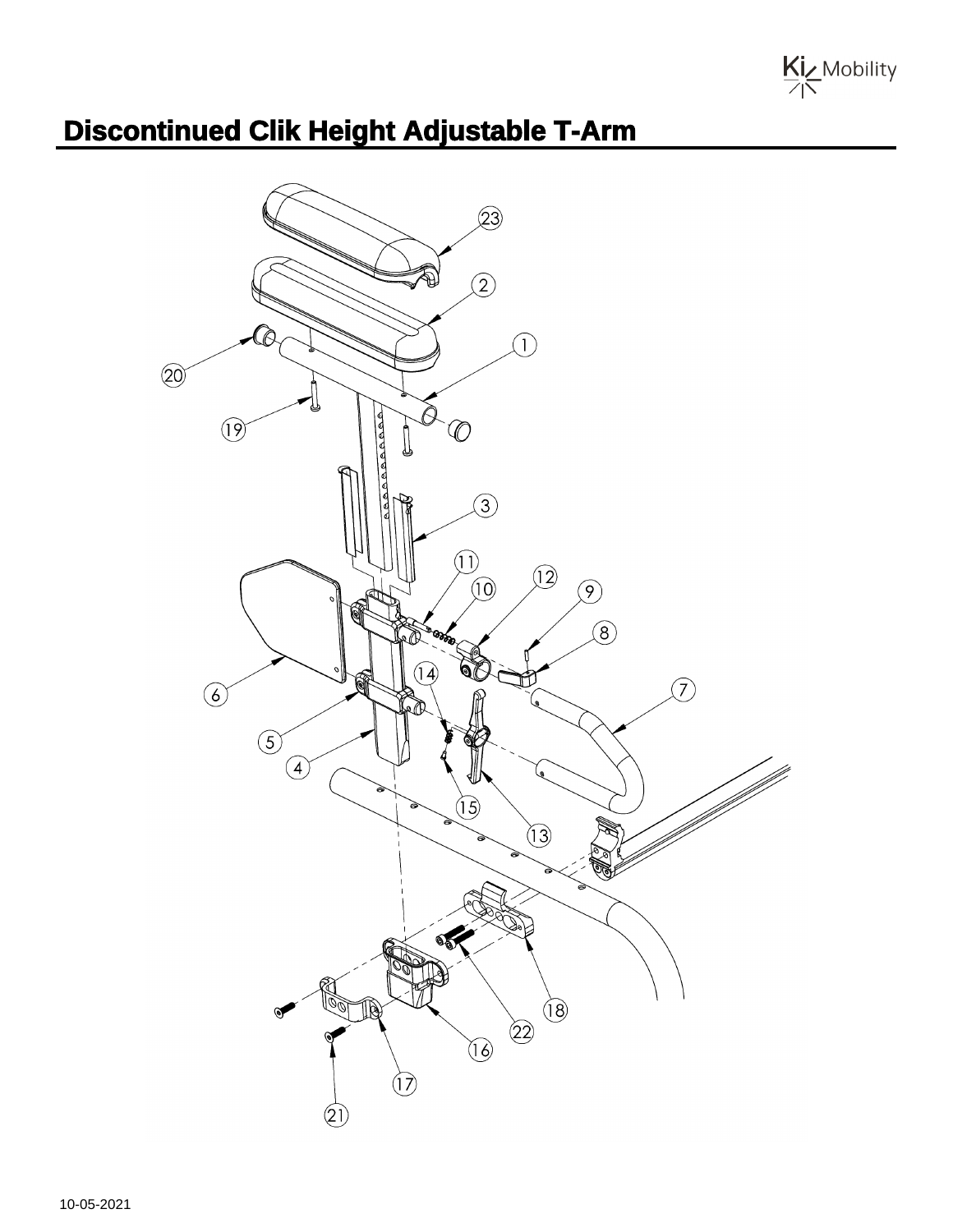| <b>Item Number</b>                   | <b>Part Number</b> | <b>Description</b>                                                                                    | Quantity     | Retail   |
|--------------------------------------|--------------------|-------------------------------------------------------------------------------------------------------|--------------|----------|
| 1a, 3-5, 6, 7-<br>15, 20             | 100238             | Height Adj T Armrest Short Desk Right<br>Replaced with 003463                                         |              | \$207.98 |
| 1a, 3-5, 6, 7-<br>15, 20             | 100242             | Height Adj T Armrest Short Desk Left<br>Replaced with 003463                                          | 1            | \$207.98 |
| 1b, 3-5, 6, 7-<br>15, 20             | 100239             | Height Adj T Armrest Short Full Right<br>Replaced with 003464                                         | 1            | \$207.98 |
| 1b, 3-5, 6, 7-<br>15, 20             | 100243             | Height Adj T Armrest Short Full Left<br>Replaced with 003464                                          | 1            | \$207.98 |
| 1a, 2b, 3-5, 6,<br>7-15, 19, 20      | 501682             | Height Adj T-Arm Assm Short Desk w/ Std Pad<br>Left<br>Replaced with 505646                           | $\mathbf 1$  | \$210.52 |
| 1a, 2b, 3-5, 6,<br>7-15, 19, 20      | 501683             | Height Adj T-Arm Assm Short Desk w/ Std Pad<br>Right<br>Replaced with 505646                          | 1            | \$210.52 |
| 1b, 2a, 3-5, 6,<br>7-15, 19, 20      | 501684             | Height Adj T-Arm Assm Short Full w/ Std Pad Left<br>Replaced with 505644                              | $\mathbf 1$  | \$210.52 |
| 1b, 2a, 3-5, 6,<br>7-15, 19, 20      | 501685             | Height Adj T-Arm Assm Short Full w/ Std Pad<br>Right<br>Replaced with 505644                          | 1            | \$210.52 |
| 1a, 2d, 3-5, 6,<br>7-15, 19, 20      | 501690             | Height Adj T-Arm Assm Short Desk w/ Waterfall<br>Pad Left<br>Replaced with 505650                     | $\mathbf{1}$ | \$219.96 |
| 1a, 2d, 3-5, 6,<br>7-15, 19, 20      | 501691             | Height Adj T-Arm Assm Short Desk w/ Waterfall<br>Pad Right<br>Replaced with 505650                    | 1            | \$219.96 |
| 1b, 2c, 3-5, 6,<br>7-15, 19, 20      | 501692             | Height Adj T-Arm Assm Short Full w/ Waterfall<br>Pad Left<br>Replaced with 505648                     | $\mathbf{1}$ | \$219.96 |
| 1b, 2c, 3-5, 6,<br>7-15, 19, 20      | 501693             | Height Adj T-Arm Assm Short Full w/ Waterfall<br>Pad Right<br>Replaced with 505648                    | 1            | \$219.96 |
| 16-18, 21, 22                        | 502498             | Height Adj T-Arm Receiver Assm CLIK                                                                   | $\mathbf{1}$ | \$107.04 |
| 1a, 2b, 3-5, 6,<br>7-22              | 502499             | Height Adj T-Arm Assm Short Desk w/ Std Pad<br>and Receiver Left CLIK<br>Replaced with 506065         | 1            | \$346.74 |
| 1a, $2b$ , $3-5$ , $6$ ,<br>$7 - 22$ | 502500             | Height Adj T-Arm Assm Short Desk w/ Std Pad<br>and Receiver Right CLIK<br>Replaced with 506065        | 1            | \$346.74 |
| 1b, $2a$ , $3-5$ , $6$ ,<br>$7 - 22$ | 502501             | Height Adj T-Arm Assm Short Full w/ Std Pad and<br><b>Receiver Left CLIK</b><br>Replaced with 506067  | 1            | \$346.74 |
| 1b, 2a, 3-5, 6,<br>$7 - 22$          | 502502             | Height Adj T-Arm Assm Short Full w/ Std Pad and<br><b>Receiver Right CLIK</b><br>Replaced with 506067 | $\mathbf{1}$ | \$346.74 |
| 1a, 2d, 3-5, 6,<br>$7-22$            | 502507             | Height Adj T-Arm Assm Short Desk w/ Waterfall<br>Pad and Receiver Left CLIK<br>Replaced with 506069   | 1            | \$356.19 |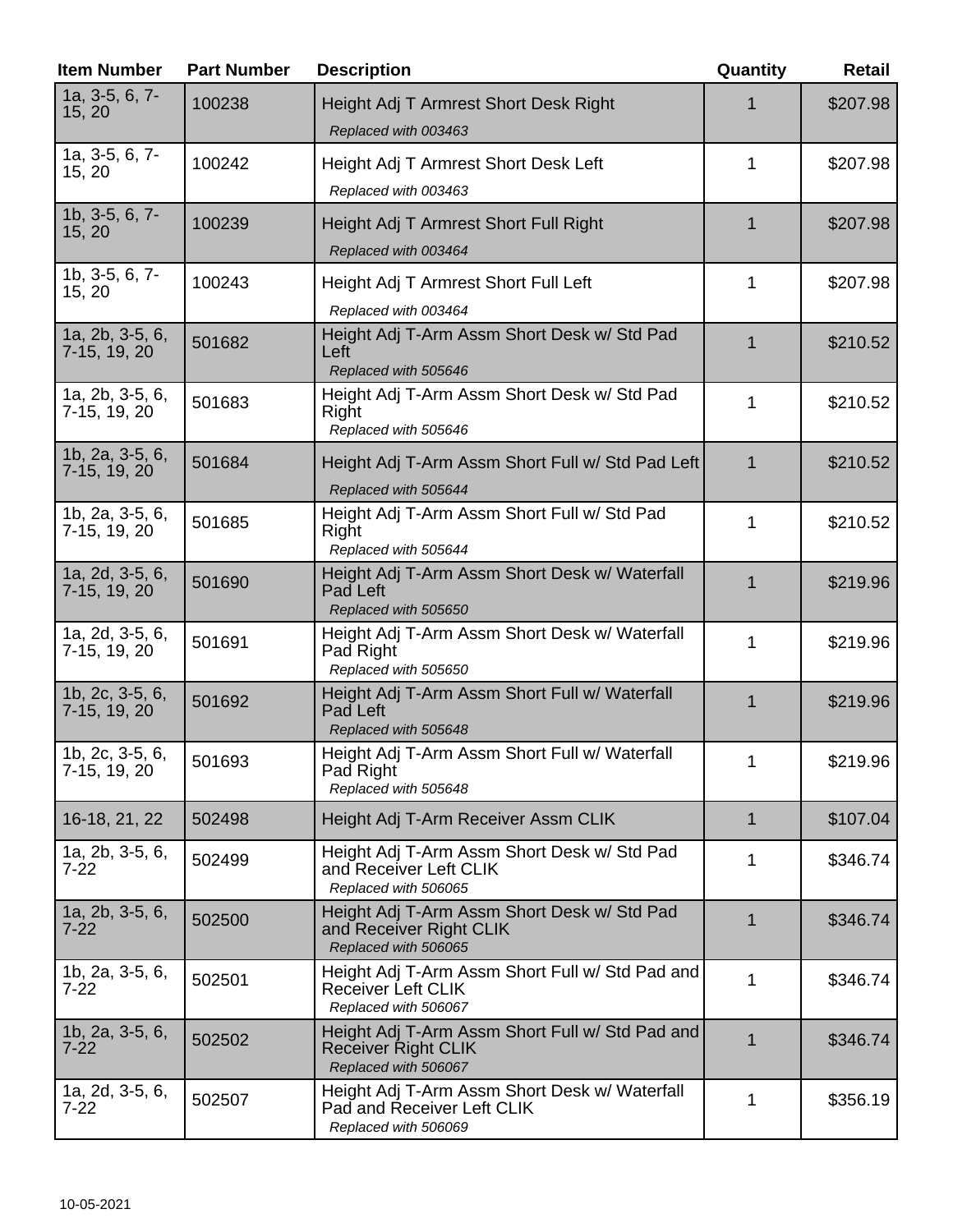| <b>Item Number</b>          | <b>Part Number</b> | <b>Description</b>                                                                                   | Quantity       | <b>Retail</b> |
|-----------------------------|--------------------|------------------------------------------------------------------------------------------------------|----------------|---------------|
| 1a, 2d, 3-5, 6,<br>$7 - 22$ | 502508             | Height Adj T-Arm Assm Short Desk w/ Waterfall<br>Pad and Receiver Right CLIK<br>Replaced with 506069 |                | \$356.19      |
| 1b, 2c, 3-5, 6,<br>$7 - 22$ | 502509             | Height Adj T-Arm Assm Short Full w/ Waterfall<br>Pad and Receiver Left CLIK<br>Replaced with 506071  | $\mathbf{1}$   | \$356.19      |
| 1b, 2c, 3-5, 6,<br>$7 - 22$ | 502510             | Height Adj T-Arm Assm Short Full w/ Waterfall<br>Pad and Receiver Right CLIK<br>Replaced with 506071 | 1              | \$356.19      |
| $8 - 12$                    | 500541             | Arm Height Adj T Upper Lever Assembly                                                                | $\mathbf{1}$   | \$40.56       |
| 1a, 20                      | 000091             | Height Adj T Armrest Upper Desk                                                                      | $\mathbf{1}$   | \$75.04       |
| 1b, 20                      | 000101             | Height Adj T Armrest Upper Full                                                                      | 1              | \$75.04       |
| 2a                          | 100500             | Arm Pad Full                                                                                         | 1              | \$23.64       |
| 2 <sub>b</sub>              | 100501             | Arm Pad Desk                                                                                         | 1              | \$23.64       |
| 3                           | 000090             | Height Adj T Armrest Shim                                                                            | $\overline{2}$ | \$2.55        |
| 4                           | 000089             | Height Adj T Armrest Post                                                                            | 1              | \$25.10       |
| 5                           | 000092             | Height Adj T Armrest Clamp                                                                           | $\overline{2}$ | \$8.97        |
| 6                           | 000097             | Height Adj T Armrest Side Guard Short                                                                | 1              | \$14.34       |
| $\overline{7}$              | 000095             | Height Adj T Armrest Transfer Tube                                                                   | 1              | \$28.07       |
| 8                           | 000098             | Height Adj Armrest Lever                                                                             | 1              | \$3.58        |
| 9                           | 200257             | Dowel Pin 1/8 x 1/2                                                                                  | $\mathbf{1}$   | \$2.63        |
| 10                          | 000134             | Height Adj Armrest Lever Spring                                                                      | 1              | \$1.11        |
| 11                          | 000099             | Height Adj Armrest Lever Pin                                                                         | $\mathbf{1}$   | \$19.13       |
| 12                          | 000096             | Height Adj T Armrest Pin Lock Housing                                                                | 1              | \$14.71       |
| 14                          | 000135             | Height Adj T Armrest Release Lever Spring                                                            | 1              | \$1.09        |
| 15                          | 000152             | Height Adj T Armrest Release Spring Button                                                           | 1              | \$1.09        |
| 16                          | 002773             | <b>T-Arm Receiver Clik</b>                                                                           | $\mathbf{1}$   | \$16.09       |
| 17                          | 002774             | <b>T-Arm Bracket Clik</b>                                                                            | $\mathbf{1}$   | \$22.51       |
| 18                          | 002772             | <b>Standard T-Arm Mount Clik</b>                                                                     | $\mathbf{1}$   | \$65.39       |
| 19a                         | 100696             | M5 x 30mm PPH Capscrew<br><b>Used with Standard Arm Pads</b>                                         | $\overline{2}$ | \$1.58        |
| 19 <sub>b</sub>             | 100654             | M5 x 40 DIN7985 PH Pan HD M/S ZC<br><b>Used with Waterfall Arm Pads</b>                              | $\overline{2}$ | \$1.58        |